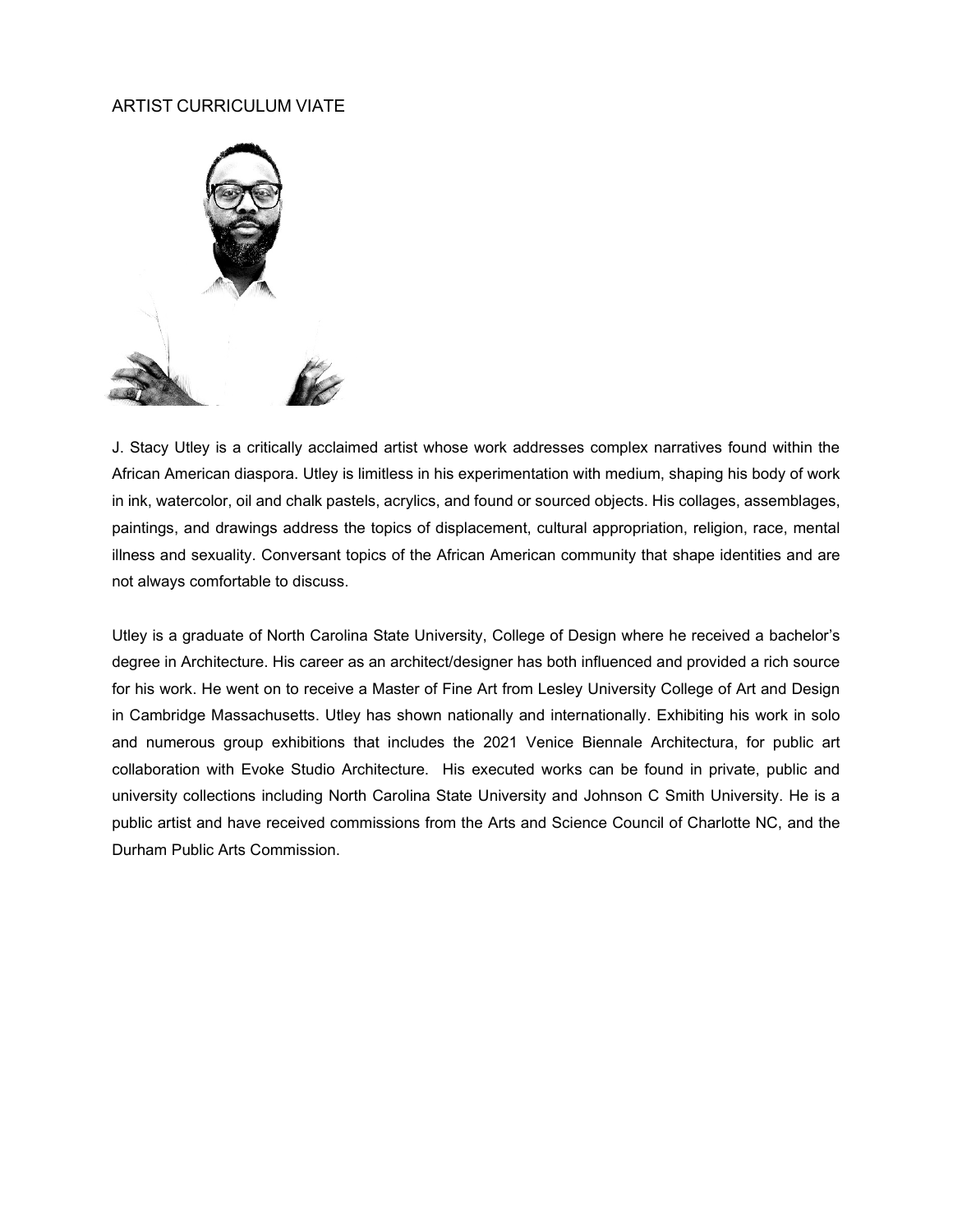# EDUCATION

- 2014 Masters of Fine Art Lesley University, College of Art and Design Cambridge, Massachusetts
- 2006 Bachelors of Architecture College of Design, North Carolina State University Raleigh, North Carolina
- 2001 Bachelors of Arts in Environmental Design College of Design, North Carolina State University Raleigh, North Carolina

# PROFESSIONAL EXPERIENCE

| $2017 - present$ | Art Instructor/ Fine Arts Department<br>Charlotte Country Day School, Charlotte NC     |
|------------------|----------------------------------------------------------------------------------------|
| $2016 - 2018$    | <b>Adjunct Faculty, Lecturer</b><br>Honors College, UNC Charlotte, Charlotte NC        |
| $2014 - 2018$    | Teaching Artist<br>Studio 345, Arts + Science Council, Charlotte NC                    |
| Spring 2012      | Architecture Studio Instructor<br>College of Architecture, UNC Charlotte, Charlotte NC |
| 2008 - 2010      | Architectural Designer<br>Perkins + Will, Charlotte NC                                 |
| 2006 - 2008      | Design Lead<br>RTKL + Associates, Dallas TX                                            |
| 2002 - 2005      | Architectural Designer<br>The Freelon Group, Durham NC                                 |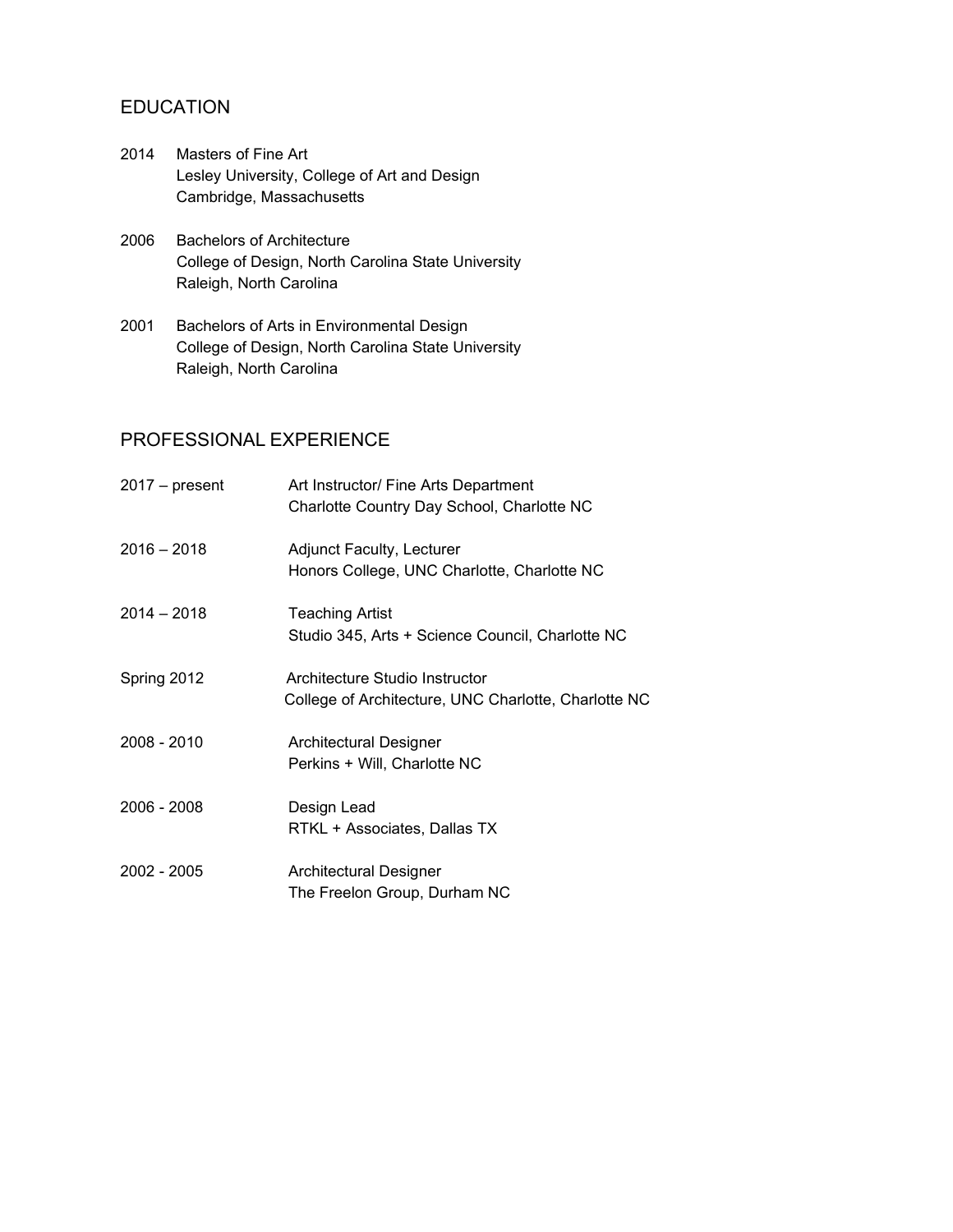## PUBLIC ART

- 2020 Blount and Person Street Corridor Public Art Collaboration with EVOKE Studio Designs City of Raleigh, Raleigh Arts Program Status: **Awarded**
- 2018 CNIP Five Points Plaza, I77/Trade Street Underpass Public Art Collaboration with EVOKE Studio Designs Arts and Science Council/ City of Charlotte Status: **Awarded/ Fabrication**
- 2017 *"Taurus"* Judicial Building Plaza Collaboration with David Wilson Durham County Judicial Building, Durham NC Status: **Completed 2018**
- 2016 10th Street Tiny Park Collaboration with David Wilson Arts and Science Council, Charlotte NC Status: **Completed 2018**

#### SELECT SOLO EXHIBITIONS

*\* Denotes forthcoming exhibitions.*

- 2014 Any City "AMERICA", African American Cultural Center, North Carolina State University, Raleigh NC
- 2011 Solo Exhibition, St. Joseph's Historic Foundation, Hayti Heritage Center, Durham NC

In Retrospect, African American Cultural Center, North Carolina State University, Raleigh NC

### SELECT GROUP EXHIBITIONS

*\* Denotes forthcoming exhibitions.*

2021 Venice Biennale Architettura 'A South Forty', Curated by Fay Jones School of Architecture – University of Arkansas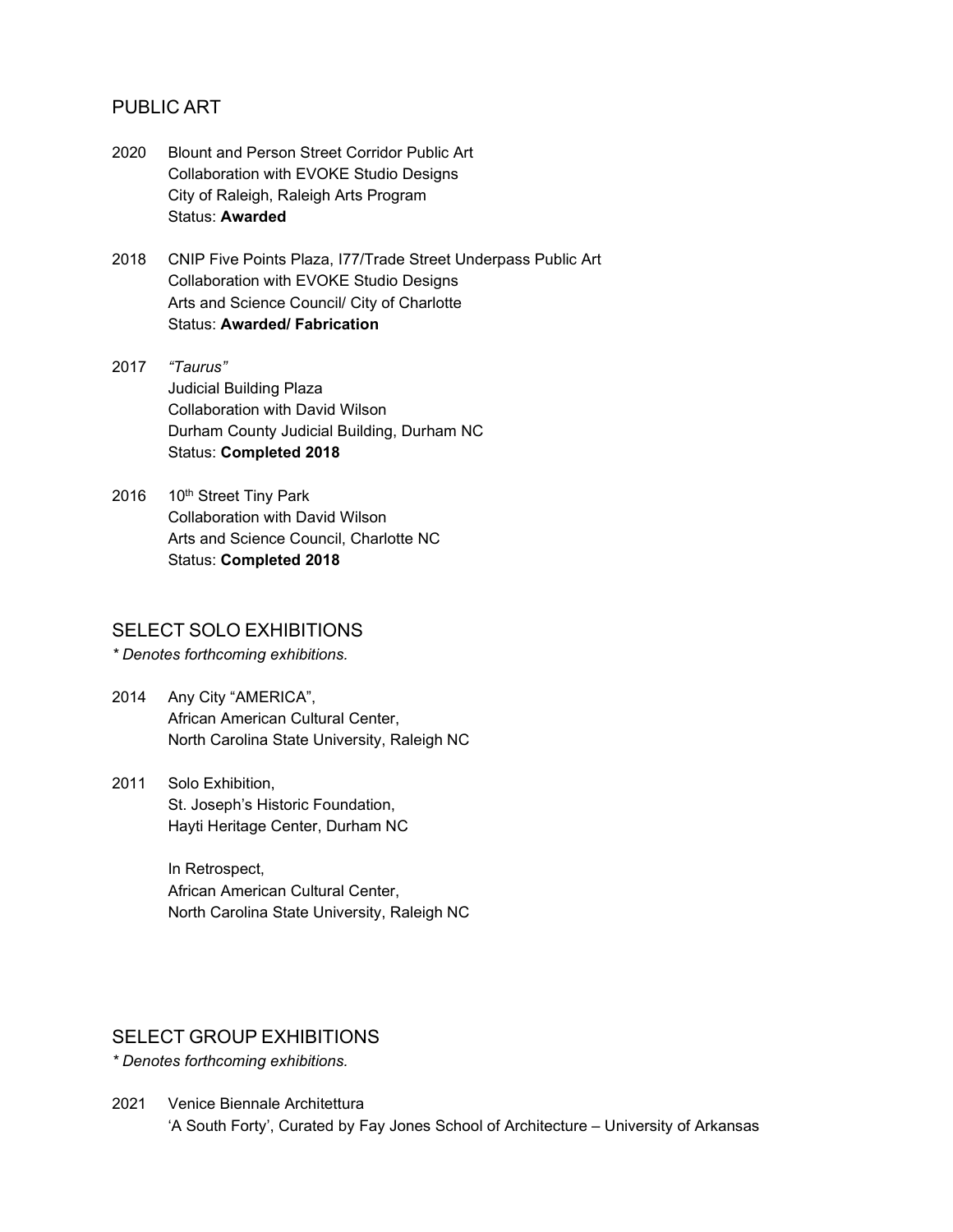Palazzo Mora, European Cultural Centre Venice Italy Collaborative Public Art Projects with Evoke Studio Architecture \*Visual Vanguard Biennial Exhibition Harvey B Gantt Center for African American Arts + Culture, Charlotte NC 2020 Home Elder Gallery of Contemporary Art, Charlotte NC 2019 A Collective Introspective

Goodyear Arts, Charlotte NC

2018 Summer Artist in Residence Group Exhibition Goodyear Arts, Charlotte NC

2017 Wet Paint Goodyear Arts, Charlotte NC

> National Black Arts Festival, Atlanta GA

Work in Progress (WIP) Pop Up Exhibition Commons Gallery, Cambridge MA

Gendered, an Inclusive Show Group project with Studio 345 Mint Museum UPTOWN, Charlotte NC

Requiem for Mother Emanuel, Artist Response Mint Museum, Charlotte NC

2016 The Local, Pop Up Exhibition Gallery One-Five-O, Charlotte NC

- 2015 Recovering the Classics, Pop Up Exhibition, American Tobacco Campus, Durham NC
- 2014 M.F.A. Graduate Exhibition, Vandernoot Gallery, Cambridge MA

Boston Young Contemporaries, 808 Gallery, Boston MA

National Arts Program Exhibition, Block Gallery, Raleigh NC